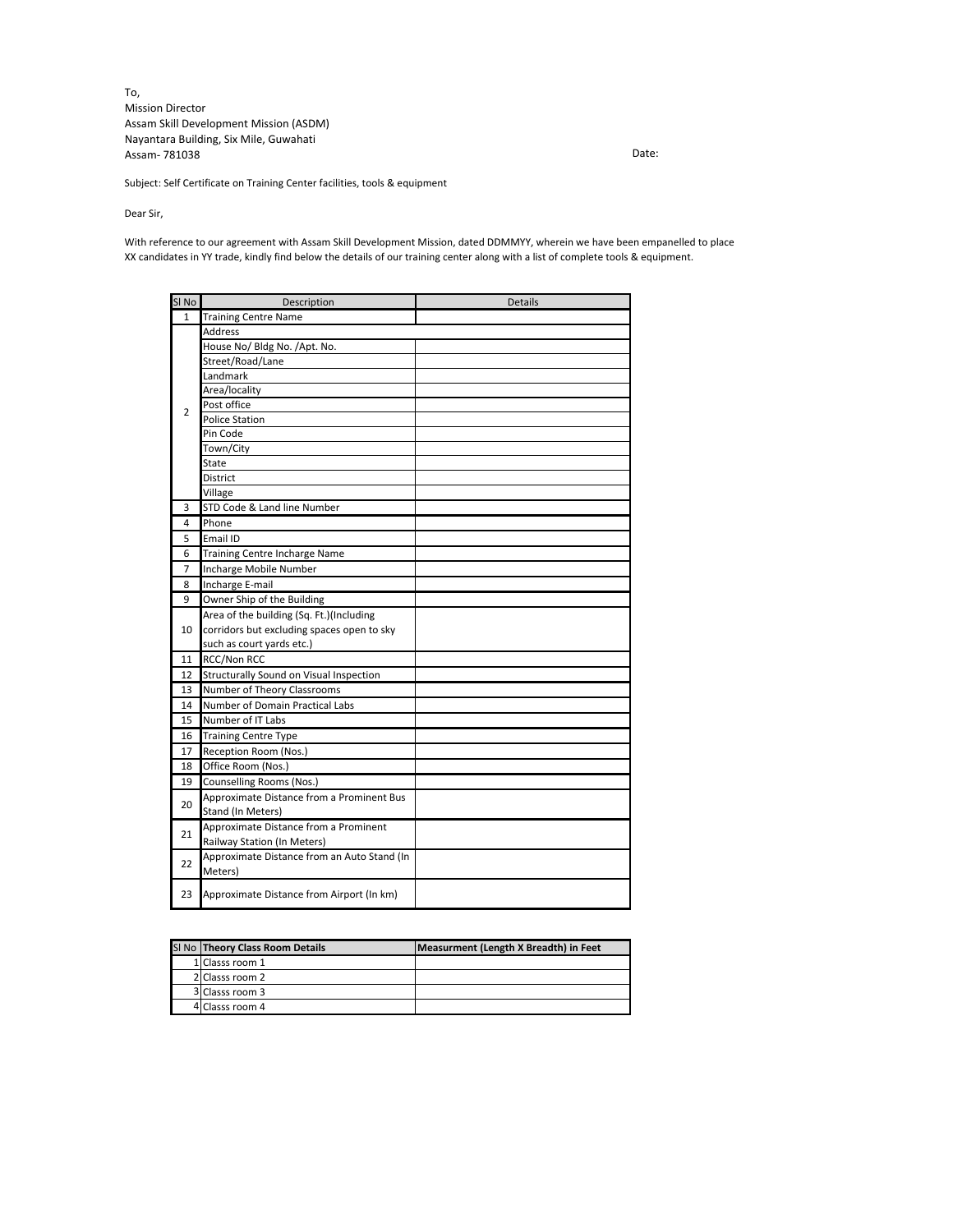|       | <b>Practical Lab Details</b> | Measurment (Length X Breadth) in Feet |
|-------|------------------------------|---------------------------------------|
|       | Trade 1:                     |                                       |
| SI No | Equipment                    | <b>Nos</b>                            |
|       |                              |                                       |
|       |                              |                                       |
|       |                              |                                       |
|       |                              |                                       |
|       |                              |                                       |
| 61    |                              |                                       |
|       |                              |                                       |
| 8l    |                              |                                       |

|       | <b>Practical Lab Details</b> | Measurment (Length X Breadth) in Feet |
|-------|------------------------------|---------------------------------------|
|       | Trade 2:                     |                                       |
| SI No | Equipment                    | <b>Nos</b>                            |
|       |                              |                                       |
|       |                              |                                       |
| 3     |                              |                                       |
|       |                              |                                       |
| 5     |                              |                                       |
| 6     |                              |                                       |
|       |                              |                                       |
| 8     |                              |                                       |

| SI No Non Academic Area Details | Measurment (Length X Breadth) in Feet |
|---------------------------------|---------------------------------------|
| 1 Office Room                   |                                       |
| 2 Counselling Room              |                                       |
| 3 Reception Room (If Exists)    |                                       |

| SI No Staff Details   | <b>Name</b> | <b>Trade</b> |
|-----------------------|-------------|--------------|
| 1 Soft Skills Trainer |             | <b>NA</b>    |
| 2 IT Trainer          |             | <b>NA</b>    |
| 3 English Trainer     |             | <b>NA</b>    |
| 4 MIS Incharge        |             | <b>NA</b>    |
| 5 Centre Incharge     |             | <b>NA</b>    |
| 6 Domain Trainer      |             |              |
| 7 Domain Trainer      |             |              |
| 8 Domain Trainer      |             |              |
| 9 Domain Trainer      |             |              |

|    | ' Domain Trainer                            |                            |
|----|---------------------------------------------|----------------------------|
|    | 8 Domain Trainer                            |                            |
|    | 9 Domain Trainer                            |                            |
|    |                                             |                            |
|    | SI No Common Equipment                      | <b>Details &amp; Count</b> |
|    | 1 Particulars                               |                            |
|    | Over Head Projector screen /LCD (in number) |                            |
|    | 3 Digital camera (in number)                |                            |
|    | 4 Printer cum scanner (in number)           |                            |
|    | 5 Office computer (in number)               |                            |
|    | 6 Table for office computer (Yes/ No)       |                            |
|    | 7 Chairs (in number)                        |                            |
|    | 8 An office table (in number)               |                            |
|    | Storage place for securing documents (Yes/  |                            |
|    | 9 No)                                       |                            |
|    | 10 Installation of CCTV cameras (Yes/No)    |                            |
| 11 | Installation of Biometric devices (Yes/No)  |                            |
|    | 12 Gensets (Yes/No)                         |                            |